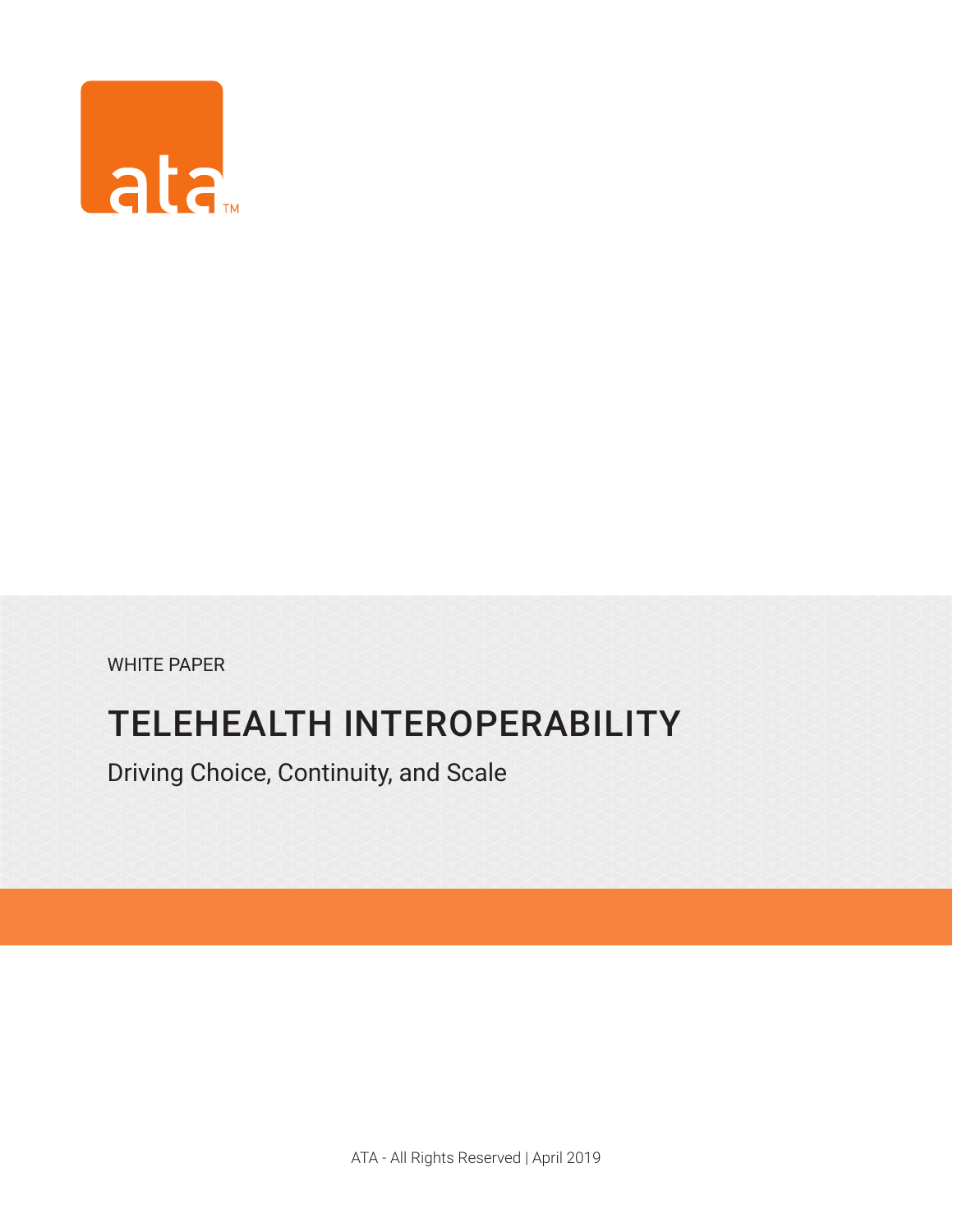# INTRODUCTION

Telehealth has passed the tipping point of market momentum. It is universally understood that telehealth is a necessary form of care delivery to address the supply-and-demand challenges that healthcare faces in the U.S., and to achieve the Triple Aim of improving quality of care, reducing healthcare costs, and enhancing population health. Unfortunately, many telehealth initiatives have suffered from a narrow service-line focus and lack of financial sustainability. In many cases, telehealth clinical services and settings are fragmented and data is siloed, with low-volume telehealth services such as those for specific locations or clinical specialties standing alone rather than being designed as part of a larger, integrated system. As these fragmented systems proliferate, they result in costly, redundant software infrastructure and endpoints that limit the potential to improve overall quality and access to care. These fragmented systems also make it difficult for payers (government agencies, private insurers, and employers) to gain access to the comprehensive member data needed for claims and utilization management systems, and add to the challenges of performance tracking, reimbursement, and incentives.

It is universally understood that telehealth is a necessary form of care delivery to address the supply-and-demand challenges that healthcare faces in the U.S., and to achieve the Triple Aim of improving quality of care, reducing healthcare costs, and enhancing population health.

As telehealth services expand and mature—from an exceptional alternative for enhanced access in limited-care settings to integrated routine care, management, and reimbursement across the care continuum—they will continue to advance in efficiency, productivity, quality, and financial sustainability. Interoperability is the key to making that happen. And it has impacts for all stakeholders—providers, payers, and patients/plan members, as well as the telehealth vendors who support them.

#### VISION AND VALUE: WHAT DOES TELEHEALTH INTEROPERABILITY LOOK LIKE?

Examples of successful interoperable telehealth initiatives provide context for its value. One such example can be found in a western city in China, where more than 250 hospitals and clinics support a population of seven million citizens. Population health teams at each clinic are responsible for a wide range of patient panels, from 90,000 to as many as 800,000 local patients, where they can segment chronic care patients who can be monitored and scheduled for appropriate care. Each location includes a telemedicine center to connect practitioners in local clinics with larger remote teaching hospitals and tertiary care centers for specialist services such as radiology and cardiology consultations. At the same time, city governments have access to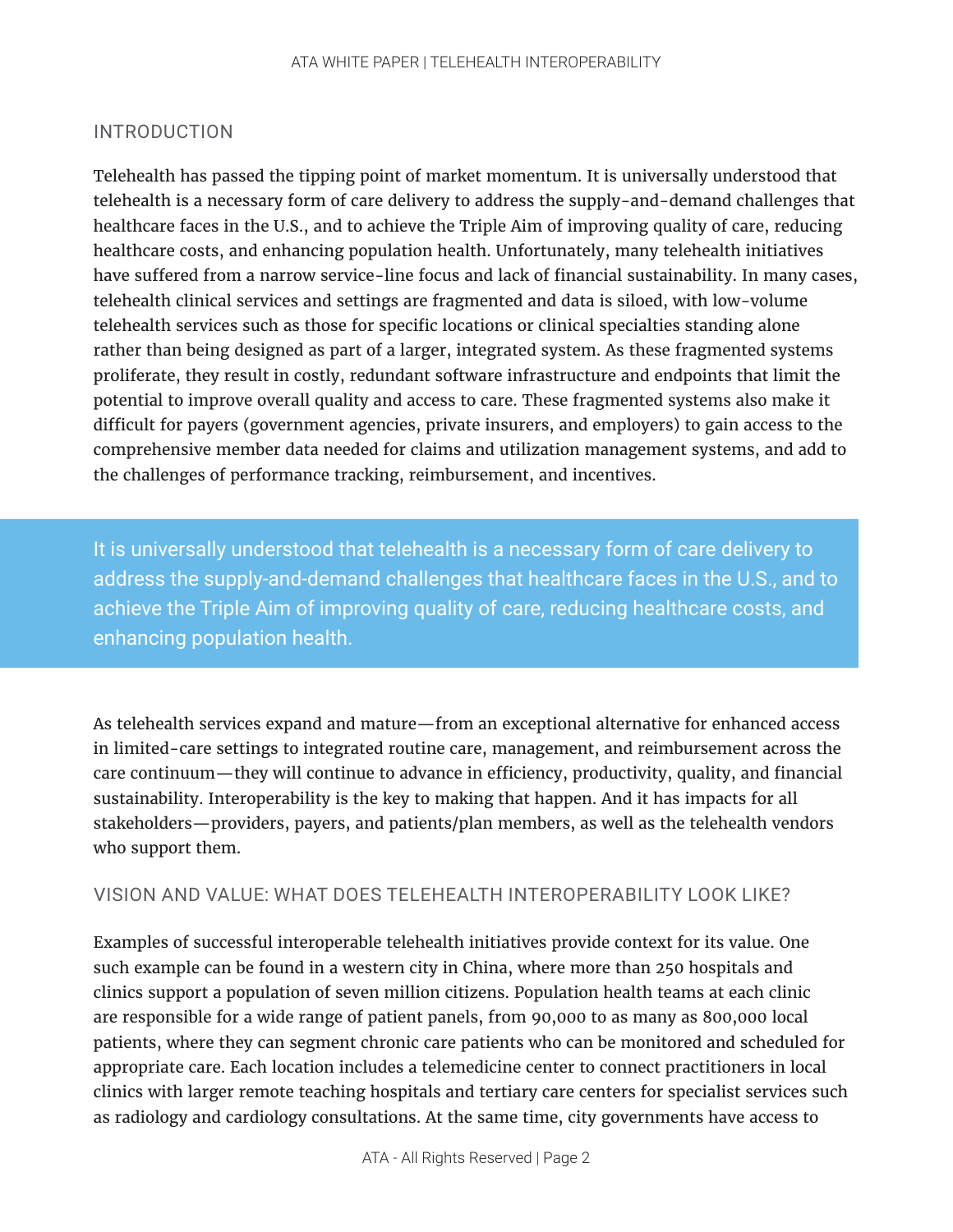aggregate population health dashboards based on location that provide vital information such as status of vaccinations, blood supply availability, and where additional clinic capacity is needed.

# THE FEDERATED STATE OF U.S. HEALTHCARE DATA

A challenge for telehealth interoperability in the U.S. is that healthcare data will always be in a federated state, residing primarily where it is created as opposed to a central data clearing house. That means that telehealth technology must support the re-use of data from multiple sources.

Importantly, practitioners have universal access to all the records of the seven million patients in the city, including notes from every provider as well as patients' lab results and images. In addition, citizens can see their complete medical records, including images, lab tests, all their doctors' notes, a summary of all their hospitalizations—as well as dependents' records, as appropriate—all easily accessible on mobile devices.

This is a striking example of how telehealth interoperability presents opportunities for better patient care at scale. It's about getting the right information to the right people at the right times so that it can be used to take better care of patients, and then provide accountability and performance metrics for quality standards and reimbursement.

While this example is specific to China's regulatory, technology, and payment models, U.S. examples can be found in large delivery networks, such as large academic medical centers that provide services to smaller rural hospitals and clinics that may or may not have their own electronic health records (EHRs). Because the smaller providers feed high-risk or complex medical patients to the large hospitals, an interoperable telehealth platform is needed to share patient records directly in the large hospital's system during a telehealth encounter, saving time and maintaining continuity of care for patients who may require ongoing services from the regional medical center. This can be automated and seamless thanks to existing interfaces between the telehealth platform for both the referring and consulting health systems' EHRs.

It's about getting the right information to the right people at the right times so that it can be used to take better care of patients, and then provide accountability and performance metrics for quality standards and reimbursement.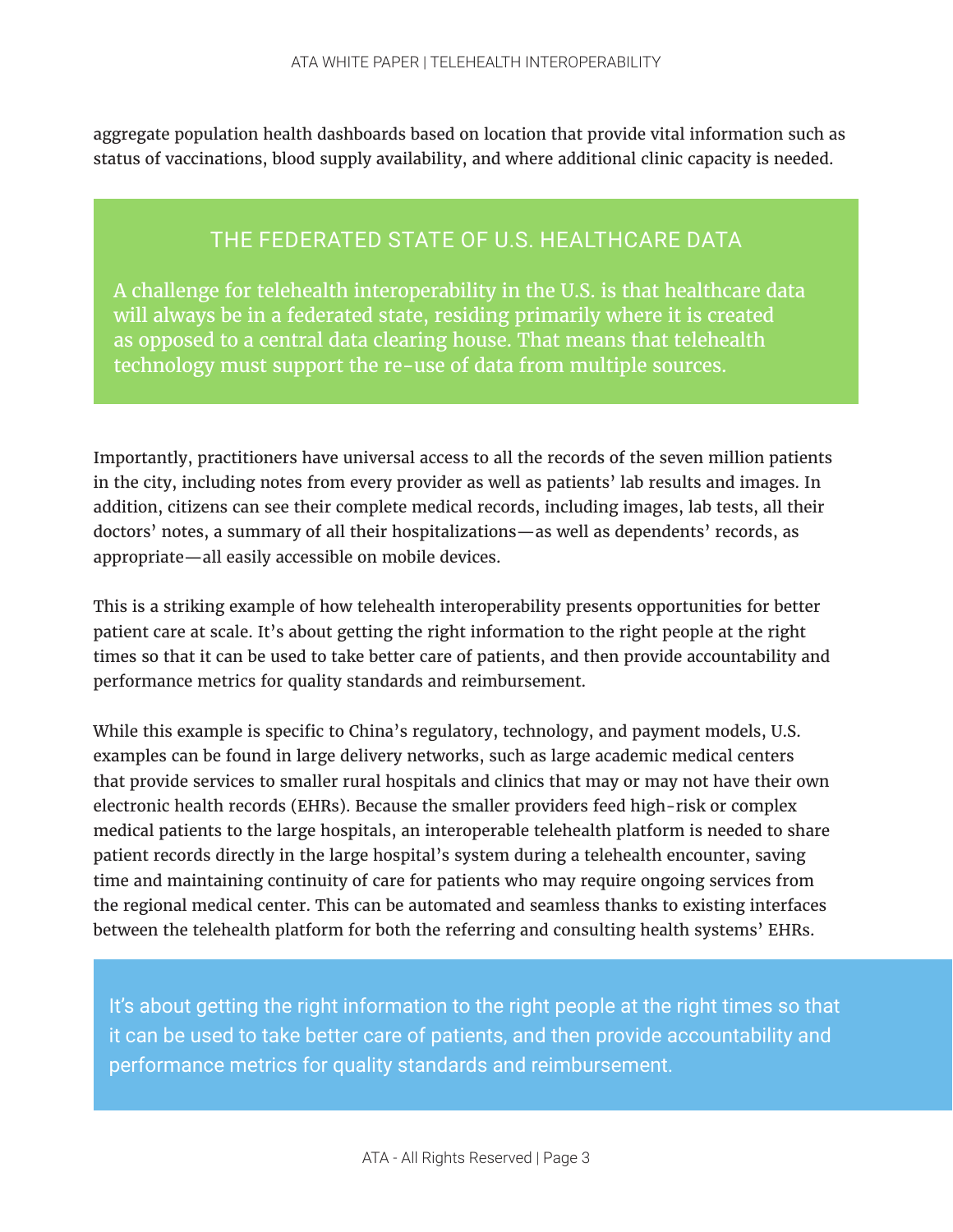Without telehealth, this would be a remarkably inefficient process, involving e-faxing and manual double entries which takes valuable time from clinicians and presents the risk of transcription errors. With an interoperable telehealth platform, clinicians initiate workflows from inside their own familiar EHRs, rather than managing VPN remote logins and having to learn the heterogeneous EHR implementations and interfaces for each remote customer site. In addition, the patient record is automatically updated with the summarized results of the consultation captured in the integrated telehealth platform.

# INTEROPERABILITY DELIVERS ON THE PROMISE OF TELEHEALTH FOR ALL STAKEHOLDERS

As these examples illustrate, interoperability allows telehealth practices and payers to share data across the same systems used for in-person encounters, and interoperable telehealth systems are being successfully deployed, particularly in large health networks. Although they are typically the result of long-term, customized integrations rather than out-of-the-box installations, these health system telehealth initiatives are scaling from individual, siloed departmental projects to enterprise-wide programs (including across extended geographical areas for remote services) that aggregate data for a 360-degree view of the patient. This provides expanded access for both providers and patients/plan members across the continuum of care and longitudinally throughout individuals' lifetimes. Payers are also using large-scale telehealth systems—online video visits in particular—for care management and access to employees to address health and well-care needs.

Interoperability allows telehealth practices and payers to share data across the same systems used for in-person encounters, and interoperable telehealth systems are being successfully deployed, particularly in large health networks.

To support these efforts, payers are incenting telehealth interoperability to help reduce total cost of care and unplanned utilization of care. This is led by government payers, particularly the Centers for Medicare & Medicaid Services (CMS)—including Medicare and Medicaid in its various forms—which is the primary payer for roughly 50 percent of U.S. healthcare spending. Other government payers include the Department of Veterans' Affairs, the Indian Health Service, Public Health Service, and the Department of Defense. All of these have interoperability requirements and active initiatives today, with additional rules underway. In fact, every CMS payment—including classic fee-for-service through Medicare Advantage plans and state Medicaid programs—will have interoperability requirements. Private payers are following this lead and have adopted many of the same requirements and policies to incent members to utilize virtual services.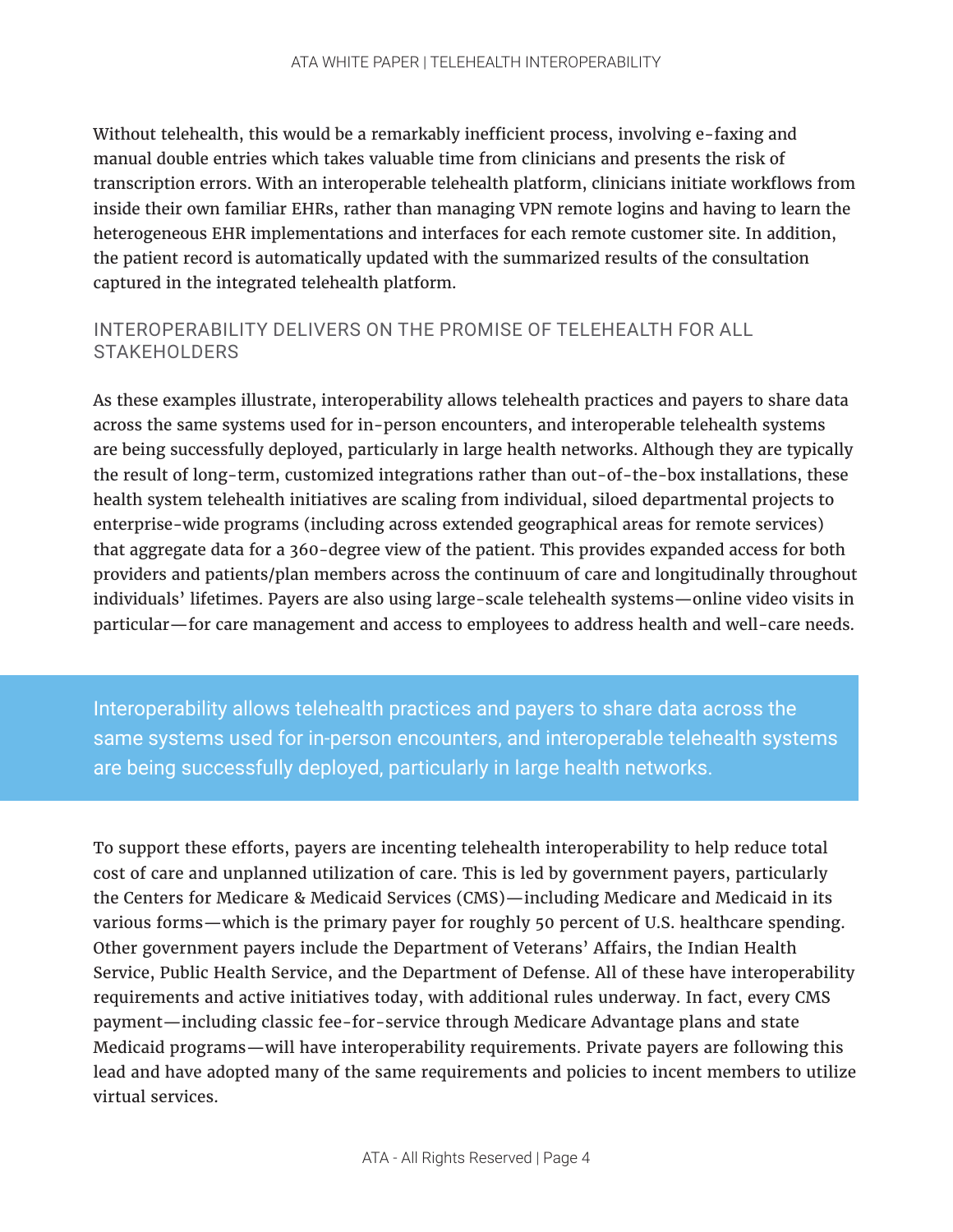# THE ROLE OF STANDARDS IN INTEROPERABILITY

Technology standards play a significant role in enabling interoperability across all stakeholders' disparate established systems. Newer open interoperability specifications such as SMART on FHIR (a double acronym for Substitutable Medical Applications, Reusable Technologies and Fast Healthcare Interoperability Resources) build on existing standards for patient data exchange and imaging such as HL7 and DICOM (respectively) and allow organizations to more easily integrate services. These include pharmacy, delivery systems, scheduling, imaging, social services, and more, that can provide a comprehensive, transparent, and high-value contextual experience across the continuum of care. One implementation of SMART on FHIR is used by EHR vendors who are creating "app store"-style frameworks to support interoperable third-party telehealth solutions. This is similar to the open application programming interface (API) development environments that Apple, Google, and Microsoft have created to support the creation of approved apps for smartphones or tablets. For telehealth applications and systems, the availability of APIs is a move in the right direction, but most of these frameworks require the developer to share revenue with the EHR vendor and their APIs today remain limited.

| <b>Unique Patient/</b><br>Member <sub>ID</sub> | Must be implemented with rules for registration authority throughout entire flow of<br>healthcare services and payment, including telehealth and onsite services and payer<br>systems                                                                                                                                       |
|------------------------------------------------|-----------------------------------------------------------------------------------------------------------------------------------------------------------------------------------------------------------------------------------------------------------------------------------------------------------------------------|
| <b>Patient/Member</b><br><b>Health Data</b>    | Must be securely shared with enterprise data warehouse (EDW), electronic health<br>record (EHR), picture archiving and communication systems (PACS), telehealth<br>platforms, and claims and utilization management systems for timely access and<br>reimbursement, population health management, and performance reporting |
| <b>Telehealth Workflows</b>                    | Must be interoperable between care management solutions (EHR) and<br>cross-vendor telehealth solutions                                                                                                                                                                                                                      |
| <b>Remote Examination</b>                      | Requires interoperability among disparate video solutions                                                                                                                                                                                                                                                                   |
| <b>Patient Data Capture</b>                    | Requires interoperability with diagnostic medical devices and remote monitoring<br>devices                                                                                                                                                                                                                                  |
| <b>Patient/Member</b>                          | Requires interoperability between communication platforms, scheduling, and                                                                                                                                                                                                                                                  |
| Communication                                  | communication devices and capabilities                                                                                                                                                                                                                                                                                      |
| <b>Interstate Licensure</b>                    | Required to compress the time and expense associated with delivery of care across<br>state lines                                                                                                                                                                                                                            |

# REQUIRED CATEGORIES OF TELEHEALTH INTEROPERABILITY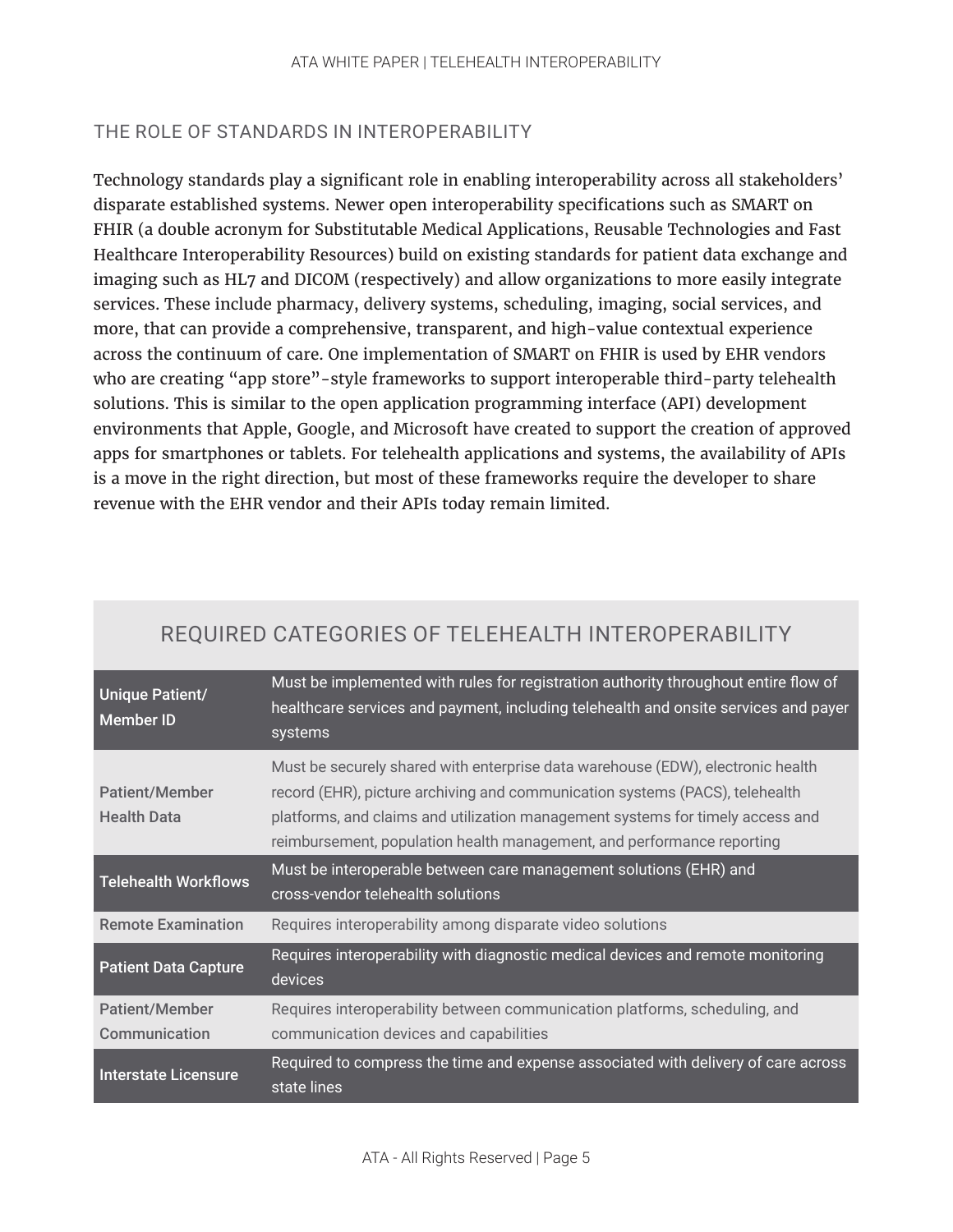For video conferencing, robust standards including SIP/H323 exist but new options such as WEBRTC are making seamless connections possible in any browser without having to download additional apps. The industry can help evolve these standards and make medical devices work seamlessly as part of video conferences. Additionally, the patient experience will not be complete without integrated communication platforms to accompany the on-demand or scheduled telehealth encounter. Interoperability must incorporate communication platforms across the gamut of secure paging, texting, IM, chats, video, phone/VOIP, faxing/e-faxing, and scanning.

As standards, specifications, and interfaces become more robust and more broadly implemented, they will support an even richer telehealth infrastructure and a seamless clinical experience. An ongoing challenge, however, is the lack of standards across payer systems, including claims, utilization management, benefit design, registration, and employee assistance programs. Interoperability at the payer level is required for effective reimbursement and incentives, which will help reduce opportunity costs for telehealth adoption and support related improvements in quality, cost, and access to care.

This situation puts buyers of telehealth technology—payers, employers, postacute care, and health systems that are investing in long-term telehealth enterprise programs—in the driver's seat. When buyers were willing to



# 3 VENDORS WHO SUPPORT TELEHEALTH INTEROPERABILITY

American Well | [AmericanWell.com](https://www.americanwell.com) American Well is Cerner's embedded telehealth solution partner and also integrates with Epic and other major electronic medical records (EMRs) across a range of solutions from HL7 and SMART on FHIR to deep integrations using its EMR gateways. American Well believes in matching provider workflows to accelerate the use of telehealth and lower barriers in care delivery.

Teladoc Health | [Teladochealth.com](https://teladochealth.com/en/) For Teladoc Health, true interoperability is achieved through its Virtual FirstTM approach. The virtual front door serves as a single point of entry to an optimized care experience enabled by a scalable platform that leverages relevant information—beyond just data. In this way, Teladoc Health gives consumers access to comprehensive clinical services, integrated into the broader healthcare ecosystem and aligned with the best, most appropriate care.

## ViTel Net | [Vitelnet.com](http://www.vitelnet.com)

ViTel Net is a leading telehealth innovator, connecting and scaling healthcare IT infrastructures. Its cloud platform automates and simplifies data and work flows, providing clinicians access to all patient data with a single sign-on. ViTel Net delivers on interoperability, sharing data between multi-EHR, multi-PACS, multi-PHR, and multi-vendor solutions. The results: clinicians make more informed decisions with greater efficiency using aggregated data across the telehealth care continuum.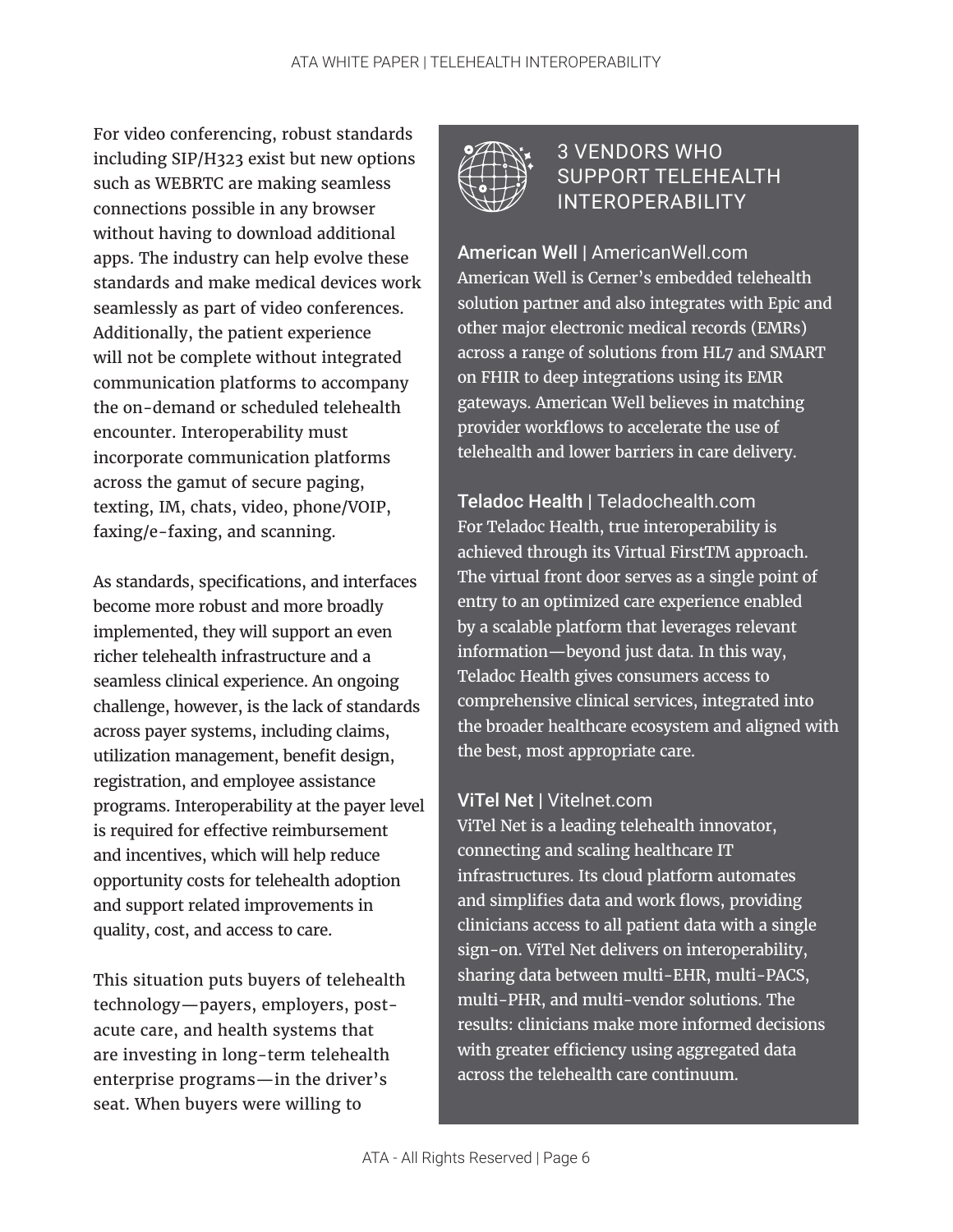invest in siloed telehealth systems, vendors of those or broader health IT systems had little incentive to work toward interoperability. But that's changing with increased understanding of the value of interoperability and the long-term risk of non-interoperable systems. Today's buyers must drive the implementation and adoption of standards and require vendors—of both telehealth systems and EHRs—to incorporate standards-based interoperability support across heterogeneous solutions.

## LOOKING BEYOND TECHNOLOGY FOR SUCCESS

While standards are clearly important, the industry must look beyond technology for success. Widespread telehealth interoperability within health systems requires governance initiatives that are driven by leadership and that incorporate advisory groups and committees to take telehealth out of individual clinical silos and into horizontally integrated, enterprise-wide programs. This leads to the development of workflows and processes that integrate these telehealth programs into routine care that is optimized for the benefit of both patients and clinicians. In addition, these systems must document compliance with HIPAA security and patient privacy laws, state and federal regulations, and medical accreditation guidelines and must be financially sustainable through integration with plan designs as well as payer systems and programs.

Strides have already been made to ease external pressures that have made telehealth integration challenging. Favorable federal and state regulatory environments, advocacy to address interstate licensure, and improved financial incentives by both government and private payers are helping to advance the adoption of telehealth.

Interoperability at the payer level is required for effective reimbursement and incentives, which will help reduce opportunity costs for telehealth adoption and support related improvements in quality, cost, and access to care.

This convergence of policy and newly aligned payment incentives, provider acceptance, consumer demand, and technology innovation has positioned telehealth as a fast-growing industry of services and technologies, driving telehealth implementations at record rates. The time is now to ensure telehealth interoperability between disparate telehealth systems, with existing healthcare IT and payer systems, and with the exploding number of remote health and medical devices for monitoring, diagnostics, and communications.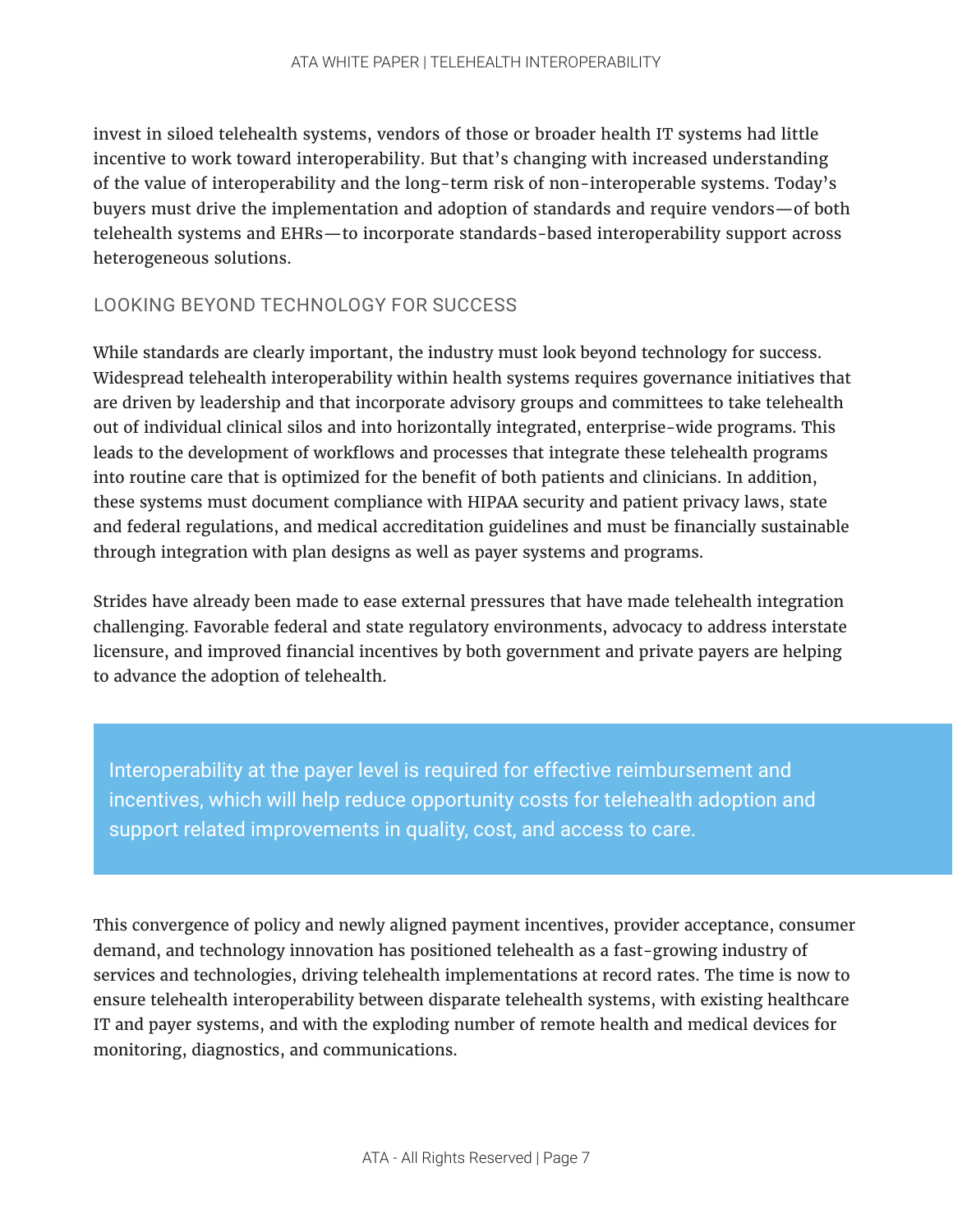# BRIDGE THE GAP – THE PATH FORWARD

As organizations implement a departmental telehealth capability, a common approach is to establish a pilot project that begins with a search for telehealth services and technologies to address a specific need or medical condition for individual clinics or specialties. Unfortunately, the result is often a number of siloed solutions that don't enable continuity of care, accountability, or data-sharing between disparate health IT systems and that don't improve workflow efficiencies. While software standards are widely available, implementation of these standards in the U.S. is limited in terms of sharing data and efficient workflows with EHRs, PACS, and other major health IT systems. Many telehealth systems and services vendors continue to offer niche solutions that solve a specific problem for a specific care setting but don't communicate with other solutions or share data.

Without the support of enterprise top-down leadership, central governance, standard processes, and workflows, these initiatives can face predictable resistance from clinicians and cannot be effectively scaled across the organization. Ultimately, a technology-first approach can detract from—rather than enhance—coordinated patient-centered delivery models across specialties, care settings, and providers to improve clinical outcomes, quality, and satisfaction.

## A FRAMEWORK FOR TELEHEALTH INTEROPERABILITY SUCCESS



#### 1. PEOPLE: GOVERNANCE & PAYMENT MODELS

Instead, the path forward begins at the top. Interoperability and data-sharing represent a potential threat to the heterogeneous care-delivery system and fee-for-service (FFS) payment models in the U.S., so this must be addressed up front. While physicians are dedicated to their patients' well-being, the business reality is that face-to-face clinical services are a higher source of revenue in a FFS payment environment, and patient/member records are critical in processing claims at that higher revenue. Leadership and governance must address those issues during the transition to alternative payment models that incentivize high-quality outcomes over highvolume services. Longitudinal and episodic clinical outcome measures require interoperability between onsite and remote patient-care systems on a larger scale.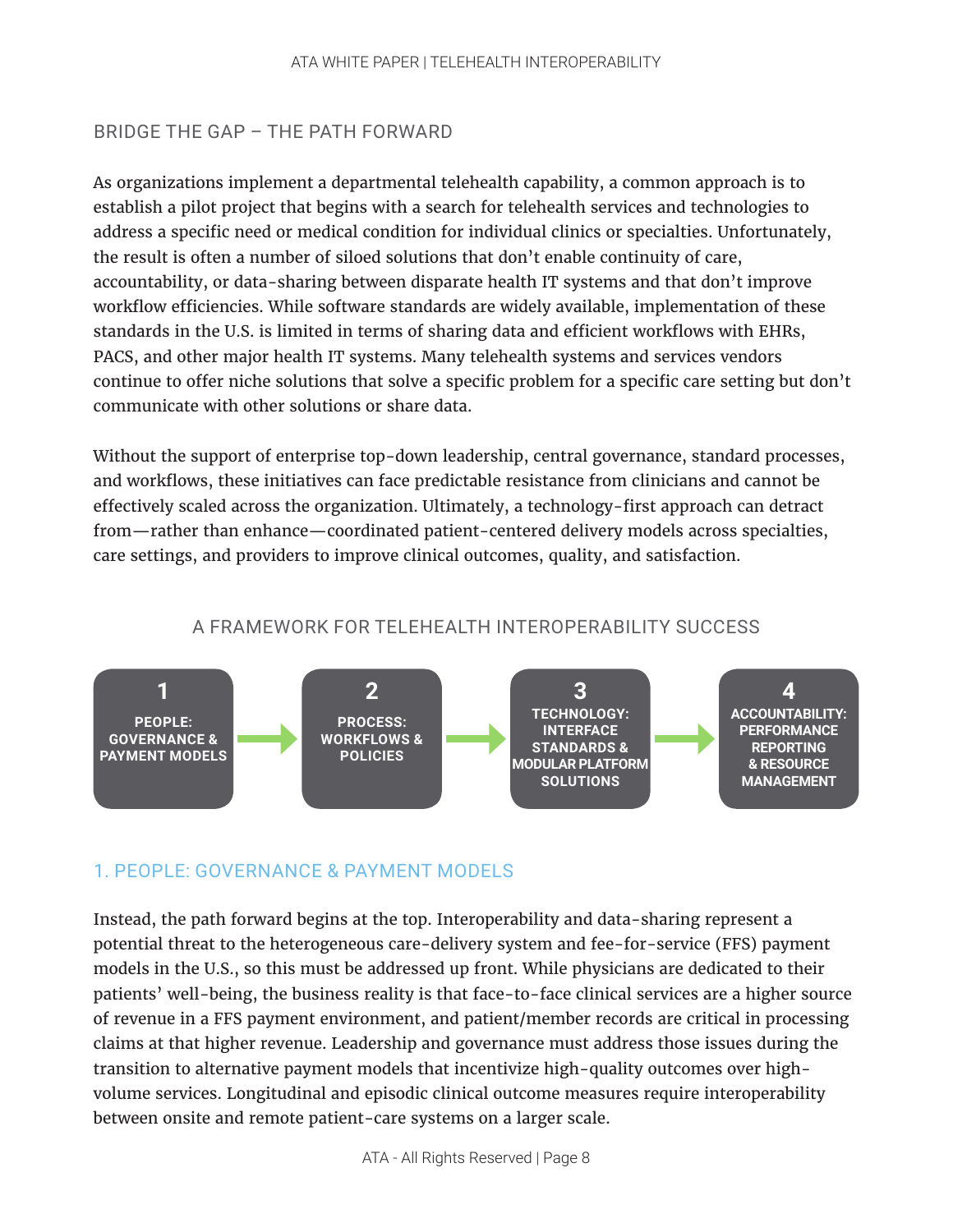

**TELEHEALTH SYSTEMS**

Beyond the issue of payment models, high-level governance within and between organizations also provides for centralized versus departmental agreements related to data sharing, protocols, and accountability for delivering care within and between organizations. Unique patient identification is a critical element of those governance decisions. Because telehealth allows patient/member identifiers to be established outside of typical administrative processes

for the primary provider (that is, outside of the EHR), the issue of matching patient identifiers is fundamental to how organizations share data.

# 2. PROCESS: WORKFLOWS & POLICIES

Once governance is established, configurable clinical processes and workflows follow, with a focus on approaches that can be widely emulated and adapted. Clinical design and multidisciplinary collaboration approaches are often overlooked and underestimated as a key element of telehealth success. Focus may be put on a provider's workflow but fail to mimic the intake process in the office.

# ATA TELEHEALTH PRACTICE **RESOURCES**

ATA's broad range of practice guidelines for telehealth form a critical foundation for the deployment of telehealth services. Grounded in empirical research and clinical experience, these guidelines form the basis for uniform, quality patient care and safety, and help to accelerate the adoption of telehealth across the healthcare industry.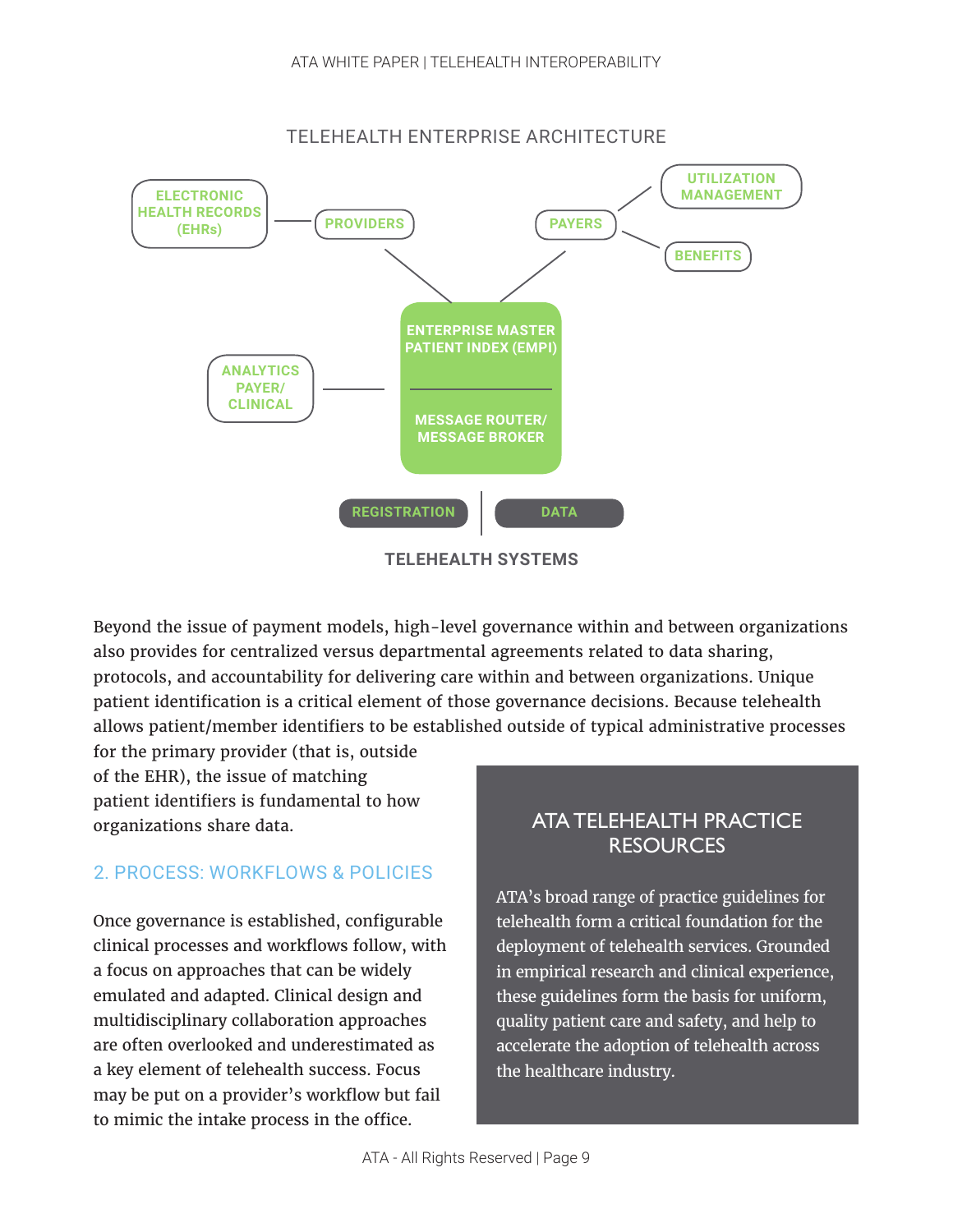As a result, information is lost or manual processes are built to overcome the missed process, leading to frustration that can impact adoption. Time and effort must be given to workflow design, understanding the number of clicks or steps required in a software application or process, identifying and resolving obstacles, and knowing what data must be measured before the program starts in an effort to build a baseline and prove return on investment. Building workflows that mimic the current processes or offer large-scale efficiencies will lead to sustainability in the long run.

Clinical practice guidelines, such as those provided by the ATA, provide a basis for these processes that can be successfully adapted for a range of specific work environments. A key consideration is the impact of disparate, siloed systems on clinician burnout. Telehealth processes and workflows must be seamlessly integrated within the systems that care providers already use and cannot compete with established front-line systems and workflows.

# CASE STUDY: THE UNIVERSITY OF VIRGINIA HEALTH SYSTEM

An incremental approach of adding and adapting telehealth services lines is being implemented at the University of Virginia Health System (UVA). UVA has a long history of providing multi-specialty telehealth services, with more than 60 different sub-specialties of care and remote-monitoring applications. The organization strives to be centrally managed so that standardized processes are established for integrating new and existing projects and initiatives under a centralized program. All UVA telehealth encounters are conducted using standard, interoperable, and secure video technologies, and all documentation (including remote monitoring) occurs within the context of the EHR.

One of the values of a centralized process is that it allows the organization to track performance metrics for each encounter while ensuring compliance with federal and state privacy and security standards. It also allows UVA to add clinicians and services to encounters as needed with little new training or disruption to their daily workflow. Regardless of the patient's originating site, user interfaces for clinicians are standardized as much as possible to ensure ease of use and enhanced clinical productivity and efficiency. This focus on integrating and standardizing telehealth services and its technology encourages adoption, lowers cost, and supports UVA's ability to scale systems across its enterprise.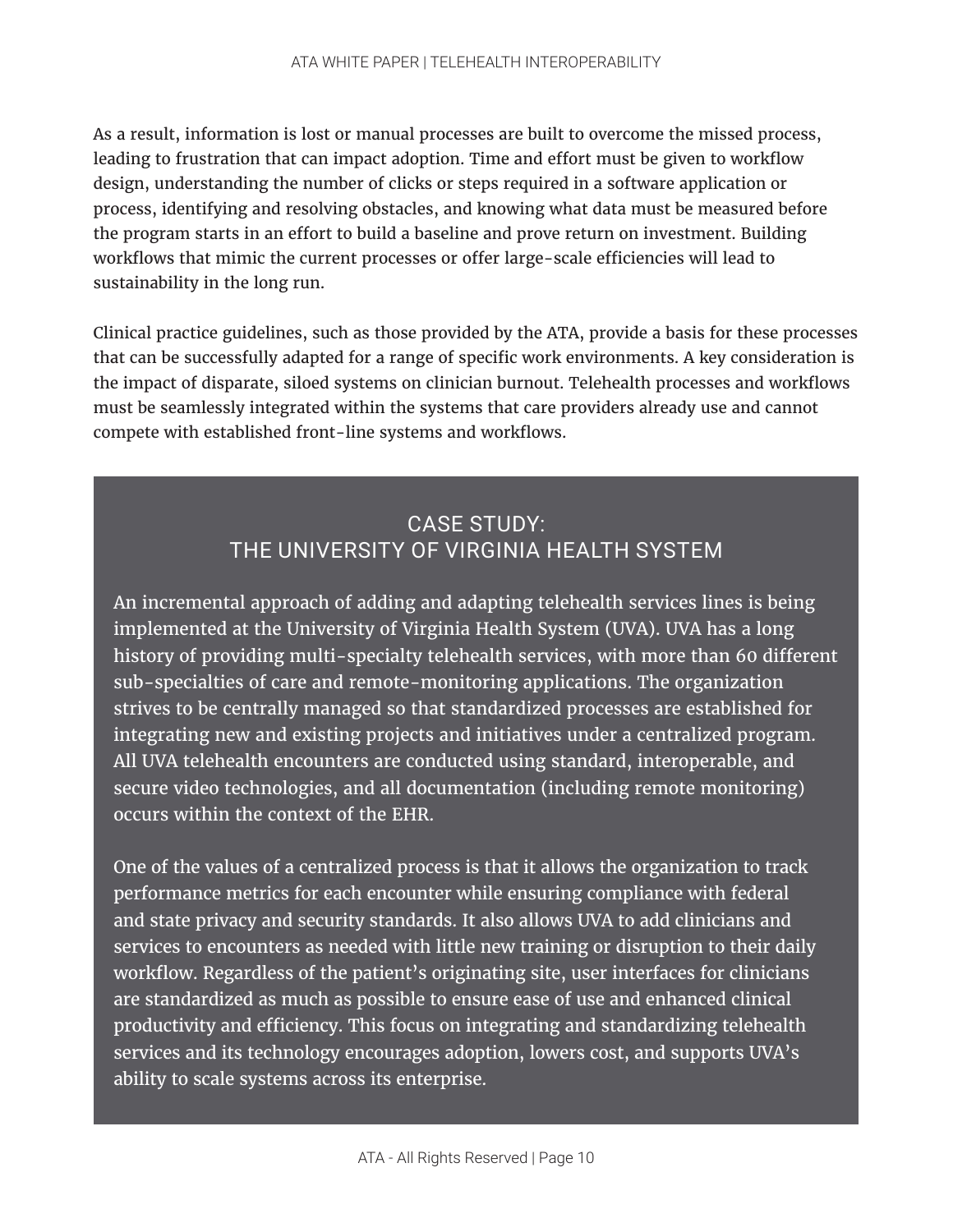## BUILDING A BEST-IN-CLASS PROGRAM



Graphic originally created by KPMG International (© 2016).

# 3. TECHNOLOGY: INTERFACE STANDARDS & MODULAR PLATFORM SOLUTIONS

With these enterprise foundations laid, specific requirements can be defined and telehealth technologies can be evaluated based on how they support near and longer-term enterprisewide goals while providing the capabilities needed for specific departmental programs. The ideal approach is a telehealth technology platform with a flexible, modular design that maintains interoperability even as programs and resources scale and change over time. Modest investments in a standardized telehealth platform can achieve better operational efficiency and lower costs versus an unsustainable, siloed approach that supports proprietary system interfaces.

With this approach, telehealth data is aggregated and pushed to the enterprise data warehouse where it can be used for business purposes such as financial accountability, clinical quality, and operational performance reporting. Once the technology is implemented, business case assumptions can be validated and updated as needed and adjusted as reimbursement models change. Even if initial implementations are scaled as pilot projects, they can be expanded more quickly and at a lower cost by leveraging lessons learned from existing telehealth services.

This kind of configurable, connected modular design becomes a technology enabler for scalable telehealth initiatives that can reduce complexity and technical risk, even during periods of rapid change and that support long-term programs, even without a clear view of future clinical or business objectives.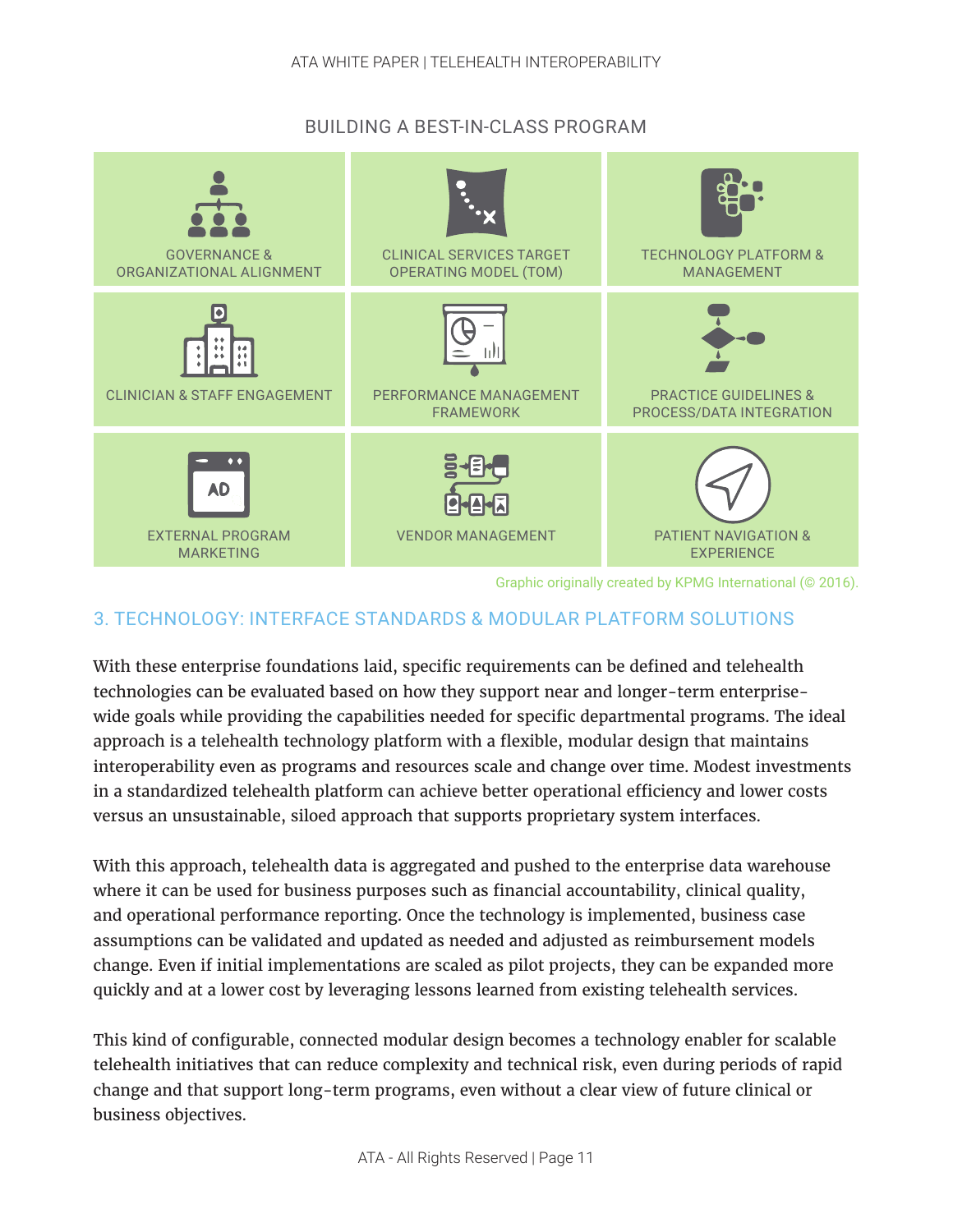# 4. ACCOUNTABILITY: PERFORMANCE REPORTING & RESOURCE MANAGEMENT

Operational and utilization key performance indicators are critical to health administrators and department leaders who manage limited resources and implement new telehealth initiatives. Timely, automated reporting depends on centrally aggregated, reliable, and normalized data from an interoperable telehealth platform that is connected to legacy healthcare IT systems.

To achieve scale in integrated multi-specialty, multi-care telehealth services with financial sustainability, health systems need greater transparency to confirm business assumptions, measure performance, and plan appropriate new investments for staff and technology. Aggregated data from interoperable systems feeds performance dashboards and reports to inform both business and clinical decisions. It also gives providers, payers, and patients/members timely access to standardized outcome results of clinical quality metrics for telehealth services by provider, by location or care setting, and by medical specialty.

To achieve scale in integrated multi-specialty, multi-care telehealth services with financial sustainability, health systems need greater transparency to confirm business assumptions, measure performance, and plan appropriate new investments for staff and technology.

Resource management is also important to scale the administration of centrally managed telehealth programs. Emerging requirements for telehealth interoperable platforms include the ability to track technology inventory (endpoints, medical devices, and software); professional service contracts and agreements; libraries of enterprise-curated standard policies and procedures; and documented regulatory compliance for telehealth network availability and patient privacy. The administrative requirement for compliance documentation is an emerging requirement of telehealth program accreditation and payer contracts for increasing reimbursement of telehealth services.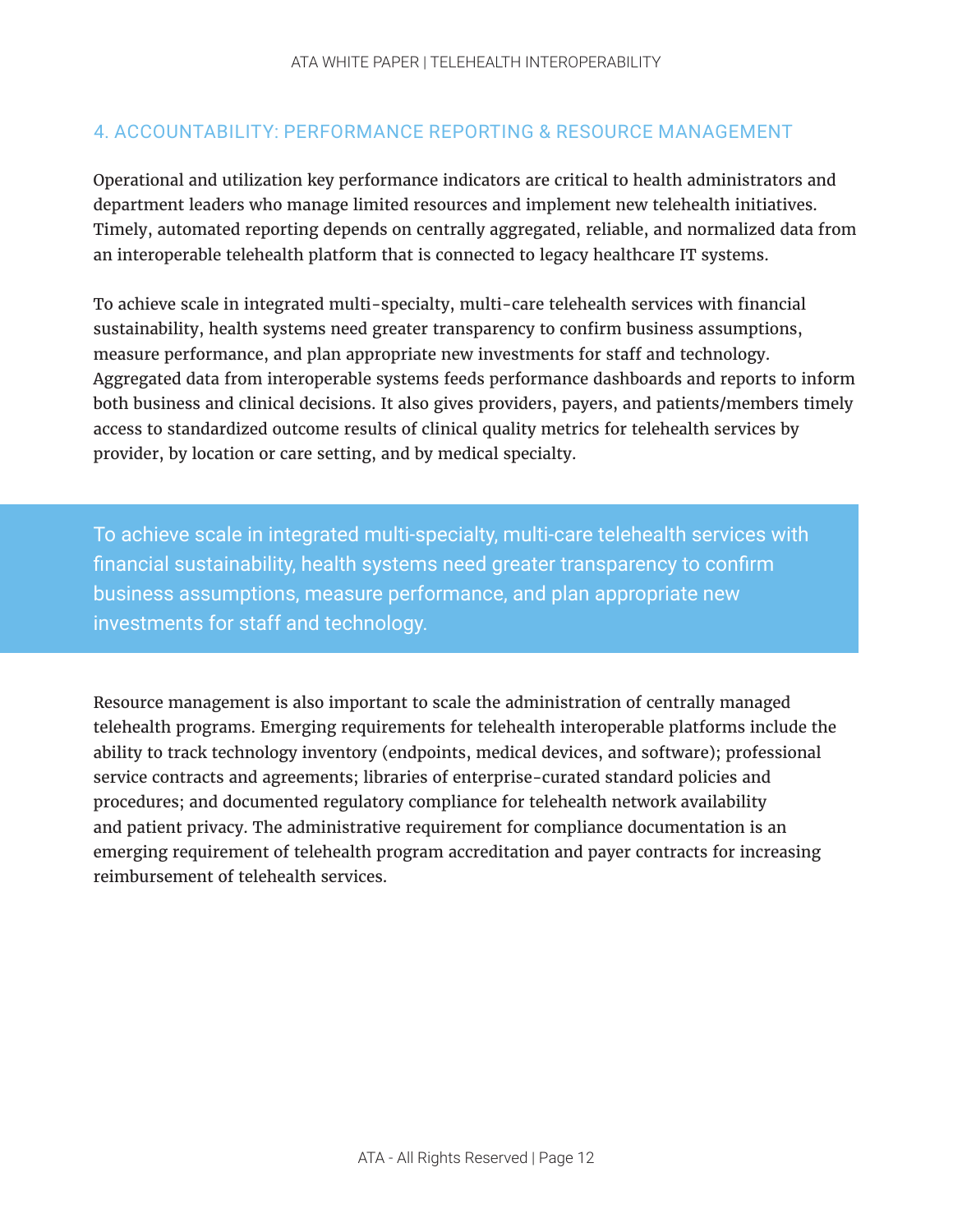#### HEALTH SYSTEMS: GETTING STARTED WITH INTEROPERABLE TELEHEALTH

- **1. Identify the team.** Who are the key stakeholders within the organization as well as key partners outside of the organization who need to be engaged?
- **2. Establish program governance.** What is your data governance model for both internal and external provider workflows? What data needs to be collected? Where does it need to reside? Who needs to have access to it and from what context? How will the data be used? How will you measure the success of your programs?
- **3. Perform an inventory assessment.** What existing health IT systems are in place today and what are the plans for that infrastructure moving forward? What are the existing telehealth solutions in place today? What interfaces do these assets support that can be leveraged to support the governance model?
- **4. Develop a road map.** What medical specialties or service lines will benefit most from a telehealth care-delivery model? What is the organizational capacity to establish telehealth programs for new service lines? What will the impact be on the financial health of the system by implementing telehealth care delivery for chosen service lines?
- **5. Define workflows.** What are the clinical and administrative workflows that need to be supported for implementation of telehealth care delivery for initial roadmap specialties or service lines? What are the corresponding data flows that align with the data governance model?
- **6. Research technologies.** What are the available solutions and technology partners that can support the work and data flows in the context of your existing health IT infrastructure (EHR, PACS, EDW, etc.), as well as your existing telehealth solutions? Will you have the flexibility to grow and adapt as needs evolve? What interfaces need to be established between systems and what IT constraints need to be managed in establishing these interfaces? How will you monitor program performance?
- **7. Plan execution.** What is the project plan for implementing the initial program? How will you verify the implementation before go-live? Is your staffing plan in place and credentialing and licensing in order? How will you handle user training? How do you define success for the program and how will you measure that success?
- **8. Get started.** Work in partnership with your team and vendors to execute against your plans for controlled proof-of-concepts that are structured to scale on demonstrating achievement of defined success criteria. Measure and review performance continuously to make adjustments as you learn from experience.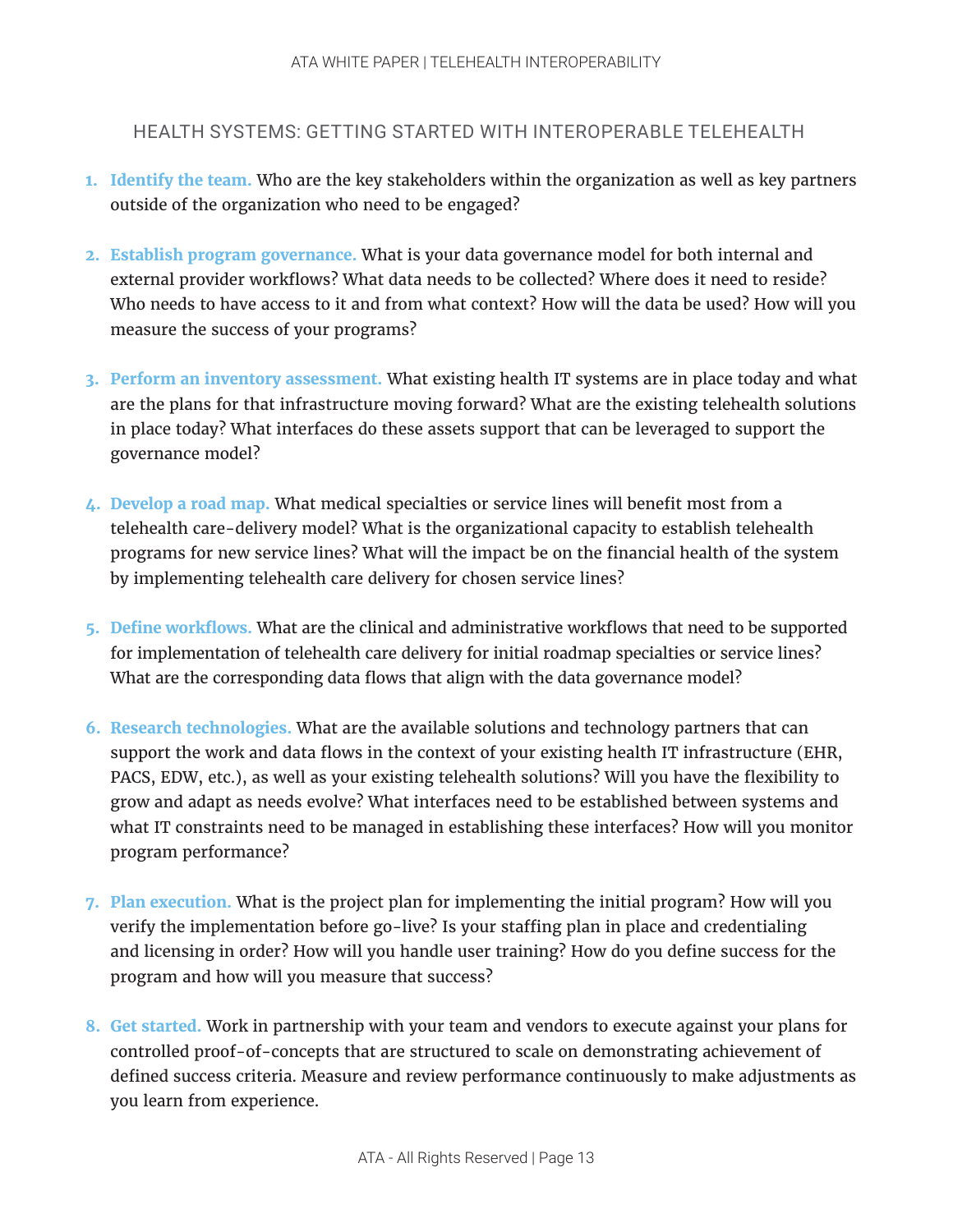# THE ATA'S LEADERSHIP FOR TELEHEALTH INTEROPERABILITY

The ATA, the only national organization focused on telehealth, is well-positioned to drive telehealth interoperability and document its positive impacts on people, processes, and technology adoption. The organization brings 25 years of operational experience, earned industry credibility, and its heterogeneous membership composed of payers, providers, government, technology vendors, and patient advocates to this initiative. Leveraging this unique telehealth community, the ATA is bringing together stakeholders; documenting relevant, real-world use cases that implement existing technical standards and practice guidelines; and communicating measured benefits, issues, performance, and outcomes.

The initiative is well underway. Experienced health systems are defining near-term clinical requirements and connecting with like-minded technology vendors and payers. Investments and aligned financial incentives are creating an environment to demonstrate the value of integrated clinical services that leverage interoperable platform technologies. And government and private payers, along with policy advocates, are working to increase incentives and favorable reimbursement models for broad-based telehealth implementations to help drive continued improvements in cost, quality, and access.

The ATA will continue in its role as a facilitator and catalyst to expedite this scalable telehealth transformation, working with industry leaders to implement and demonstrate use cases that have a defined clinical foundation, technical framework, and near-term financial business case.

Telehealth interoperability is needed now, but achieving meaningful progress on its complex challenges is a community journey and investment over time. The ATA will continue in its role as a facilitator and catalyst to expedite this scalable telehealth transformation, working with industry leaders to implement and demonstrate use cases that have a defined clinical foundation, technical framework, and near-term financial business case.

## ACKNOWLEDGMENTS

The ATA would like to thank ViTel Net for raising the visibility of telehealth interoperability and supporting this initiative from its inception. We'd also like to thank the dedicated experts who have participated in intense and thoughtful discussions and who provided their expertise and time for the development of this paper. We particularly appreciate the support from Mike Baird, Richard Bakalar, M.D., Wendy Deibert, John Glaser, Ryan Howells, Allen Izadpanah, Rachana Jain, Rob Kolodner, M.D., Deanna Larson, Lew Levy, M.D., Dan Munro, Mark Noble, Karen Rheuban, M.D., Don Rucker, M.D., Carla Smith, David Smith, Nina Solenski, M.D., Robert Wah, M.D., and Andrew Watson, M.D.